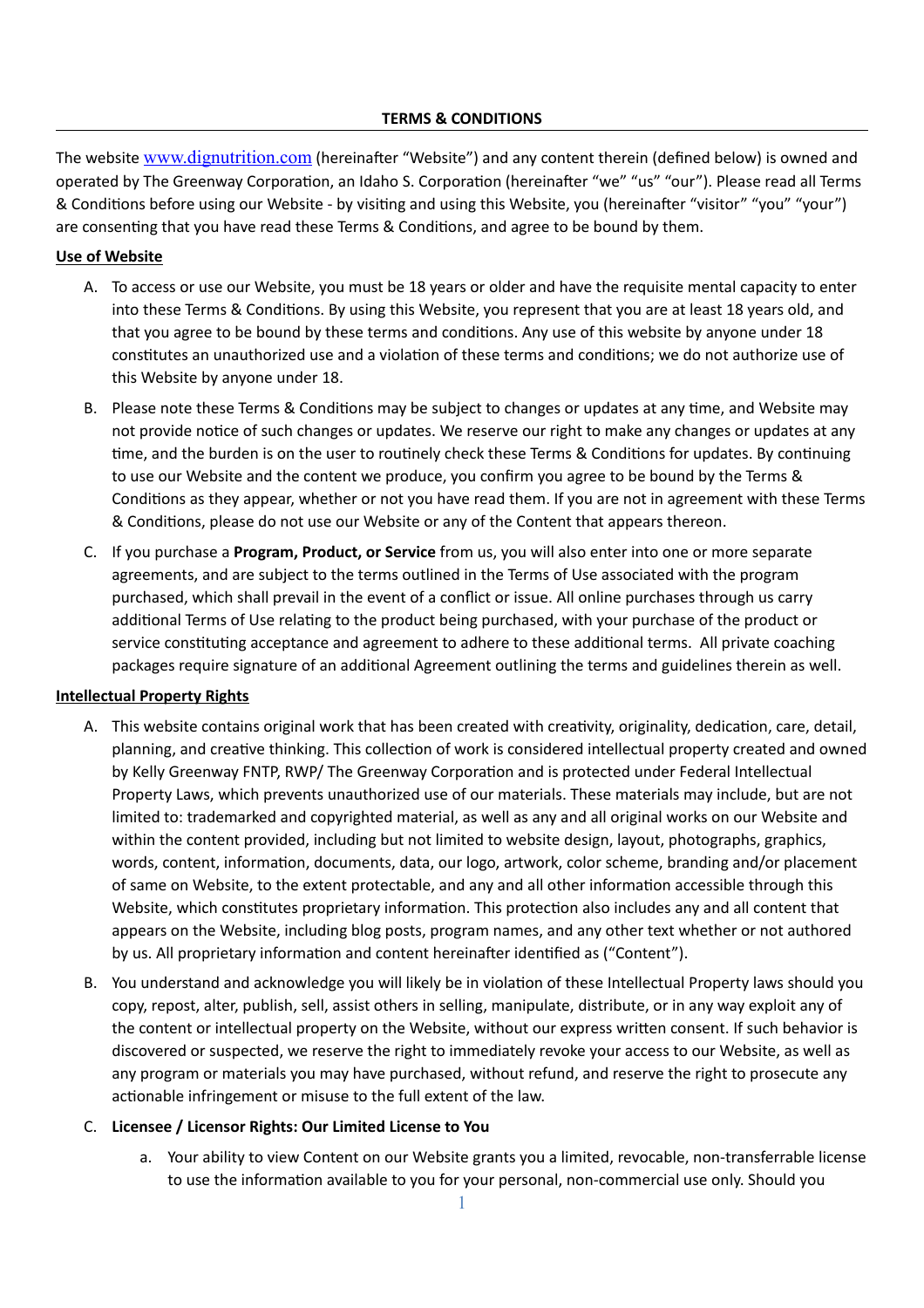decide to purchase a product, package, or service from our Website, you will also be granted a limited license to use the information contained therein, as outlined in the Terms of Use or Client Agreement associated with each product or service available for purchase.

### b. **As a licensee, you understand and agree that you will not:**

- i. Copy, edit, distribute, duplicate or steal any information on Website, or any Content therein, including that which has been posted by a third party,
- ii. Use, post, distribute, copy, steal or otherwise use any portion of Website, including content or products, without written permission from **Kelly Greenway FNTP, RWP/ The Greenway Corporation** and understand that any such use may constitute infringement, which may give rise to a cause of action against you.
- iii. Hold any of our Content out to be your own, and understand that doing so constitutes stealing and is a violation of our intellectual property rights.
- iv. Share purchased materials or information with others who have not purchased them.
- v. Use any portion of our Website, including Content, information, and purchased materials, in any commercial manner such that you make, may make, or intend to make a profit from it.
- vi. You further acknowledge and understand that any such actions including but not limited to those outlined above will likely constitutes infringement and/or theft of our work, and a violation of these Terms and Conditions and United States Federal laws, and we reserve the right to prosecute this infringement to the full extent of the law.
- vii. Any requests for written permission to use any content posted on our Website may be made by sending an email with your written request to [info@dignutrition.com](mailto:info@dignutrition.com).

### D. **Licensee / Licensor Rights: Your License to Us**

- a. You may be able to post your original content to our Website, including but not limited to blog comments, testimonials, or photos. You may also have the opportunity to respond to generated emails with comments or feedback, comment on a social media live stream, webinar, or any other medium where content is distributed in a manner that allows for participation or feedback. By posting any sort of information, you represent you are the owner of anything you post, and are at least 18 years of age.
- b. When you submit or post any such information, you also agree and understand that you are assigning and/or licensing us and anyone else authorized by us, the irrevocable, unlimited, royaltyfree, perpetual, non-exclusive, unrestrictive, worldwide license to use, distribute, sell, copy, edit, exploit, or otherwise publicly disseminate any information or content you post, in whole or in part, with or without identifying you as the author of the original post or comment. If we so choose to identify you, you also grant us the right to identify you as the author of any comments, posts, or the like by name, email address, screen name, or any other reasonable manner of identification.
- c. You agree you are wholly assigning any intellectual property ownership rights to us by your action and decision to post on our Website, or otherwise provide us with content, with access to our Website constituting good and valuable consideration in exchange for these intellectual property rights. You understand that should any of your comments or posts be used, in whole or in part, you are not entitled to any payment and will not request any form of payment or favorable treatment in return.
- d. **Testimonials:** Our Website may feature testimonials from clients, in order to provide readers with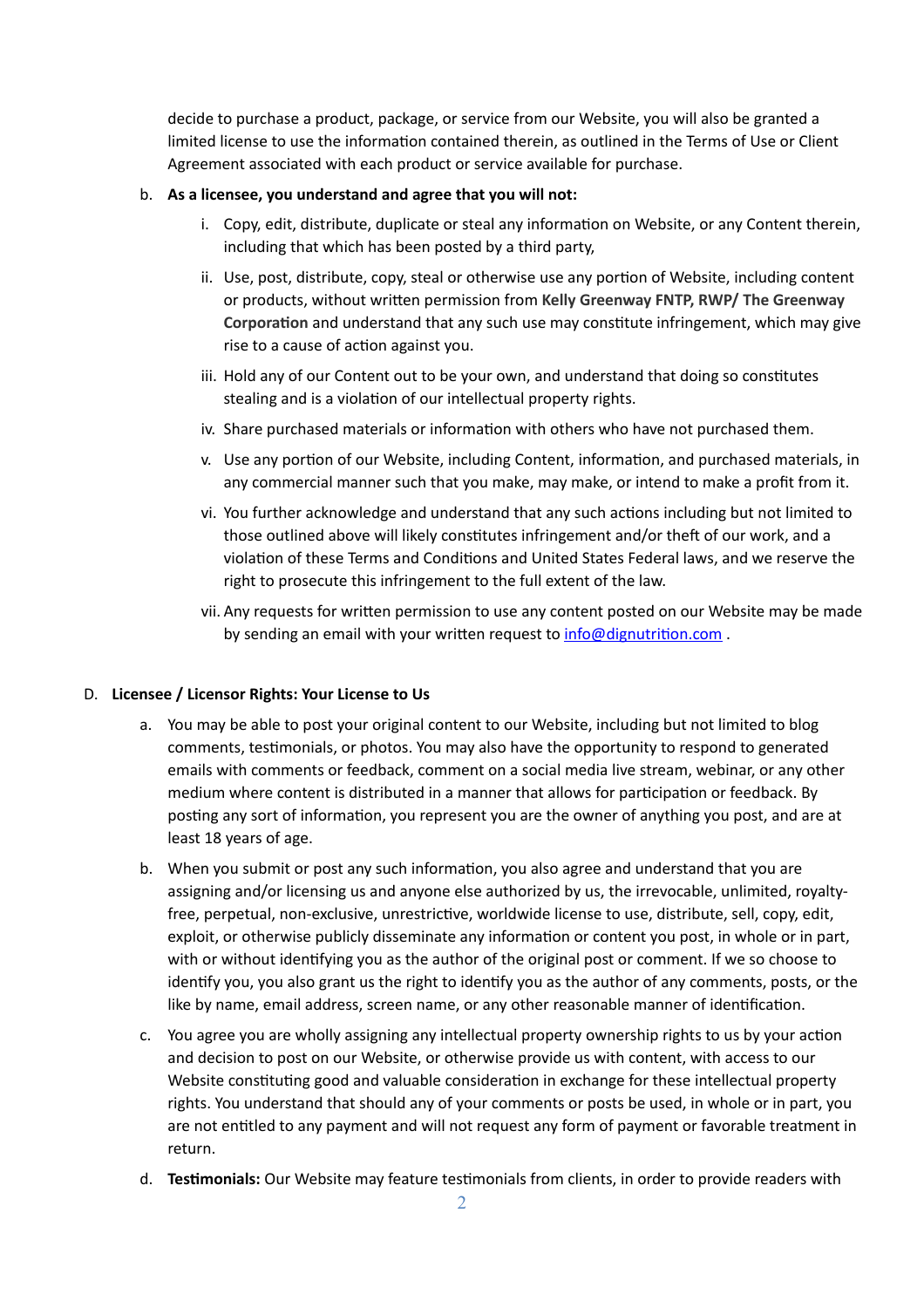comments, feedback, and information from others' experiences with our services, website and products. While all information, photos, and quotes used are from actual clients, sharing their real, honest opinions of our website and services, these testimonials are not to be considered as a guarantee that current or future clients will experience the same results, or a guarantee that all clients will have the same experience. You understand and agree that by reading a featured testimonial on our Website, you do not expect the same results, and understand this information is not a guarantee. You also understand and agree that the individuals featured may have different medical history and health status, and what worked for them may not work for you; you agree to use common sense, and consult your personal medical provider before beginning any program we offer, and/or before implementing any information found on Website.

## **Your Conduct**

- A. Should you choose to post anything on our Website, social media pages, webinars, or otherwise, you are hereby agreeing and acknowledging you will not post anything that could harm us or another user, or include anything defamatory, harmful, hurtful, or otherwise upsetting. You understand that if you make the decision to post content that constitutes cyber bulling, your comments will be removed immediately, and we reserve our right to take action against you to the full extent of applicable laws.
- B. You may use our Website for lawful purposes only, and agree you will not post, comment, or otherwise transmit any content which infringes the rights of another, and agree to hold us harmless should you do so. You also agree and understand you are not to post any content which would constitute a criminal offense, use the Website or content for fraudulent or unlawful purposes, create civil liability, is repugnant, constitutes a violation of another's intellectual property rights, is vulgar or obscene in any way, or is otherwise objectionable. You agree that we are the sole decider in whether content you post is objectionable, and have the unilateral right to remove any content you post, without explanation or ramifications. You also understand that we may be obligated to take further legal action, based upon information you post, and reserve our right to do so. Should a third party choose to take legal action against you, as a result of something you posted on our Website, you agree to hold us harmless and fully indemnify us of any legal ramifications or actions.

### **Use of Free Materials or Content**

A. At times you may be offered a free download or printable, as a gift or opt-in offer, in exchange for your name and email address. Should you choose to download or print this material, you understand this is to be used for your personal, non-commercial use only, and is not to be copied, edited, distributed, or otherwise shared in any way other than in its original form. Should you choose to share the material, you agree and understand that you will provide The Greenway Corporation/ Dig Nutrition credit, will not hold the material to be your own, or otherwise attempt to make any sort of gain (financial or otherwise), from our materials.

### **Disclaimer**

- A. The purpose of this Website is solely to provide educational information, opinions, and information about our coaching programs and packages. Any Content on this Website, or Content you receive because of your decision to opt-in to our email list has been created solely for educational and informational purposes. We cannot and do not guarantee any type of specific results, outcomes, changes, or gains through use of our Website, programs, or packages contained therein, whether legal, financial, medical, or otherwise, nor are we making any guarantees regarding the success of your business, any coaching program, or any results stemming therefrom. You understand and agree to this, and acknowledge that your use of any information contained herein is purely voluntary.
- B. While I am a Certified Nutritional Therapist specifically educated on providing guidance on diet, lifestyle and functional lab interpretation, this website is solely for the purpose of providing information about coaching,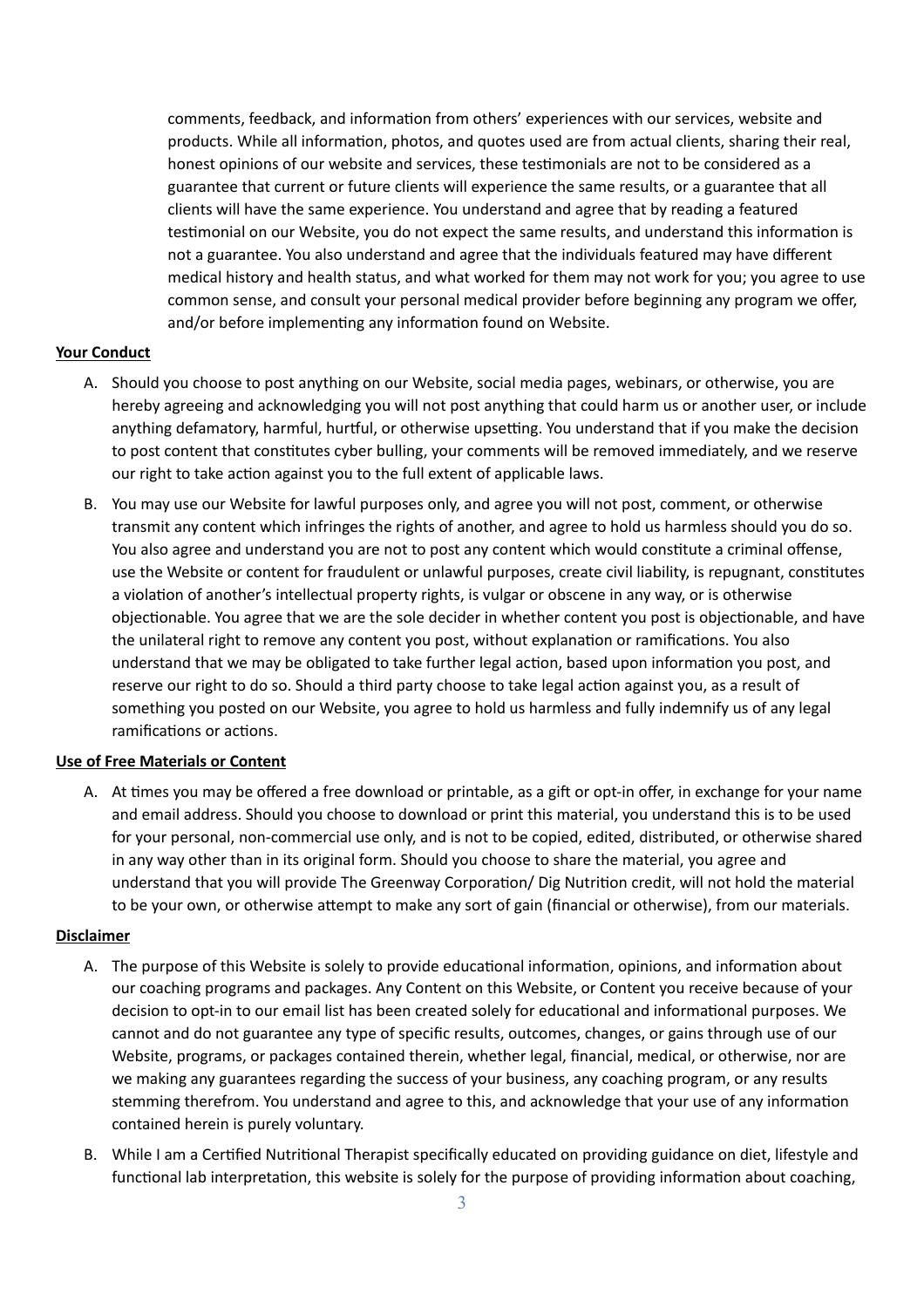content in the field of Nutritional Therapy as well as information on how to work with me as a coach. Please note none of my coaching packages or services include therapy or counseling of any kind, and none of the Content contained herein is meant as medical advice.

- C. You understand and agree that our Website and the Content and Products produced are not to be relied upon in any way as medical advice. Nothing on this Website, in our products, nor anything distributed via email is intended to take the place of professional advice received via a consultation with a doctor, nurse, lawyer, accountant, therapist, financial advisor, business consultant, or other expert regarding the details of your specific business or life. You are encouraged to consult with your own professionals for any questions you may have regarding your particular business or situation regarding legal, business, medical, or financial questions, or any similar professional that may address your own individual situation.
- D. Your decision to visit our Website, use information contained herein, and purchase products we offer is purely voluntary, and you understand we are not responsible or liable for any harm or damage to you or your business resulting from direct or indirect use of materials or content contained on our Website. You agree to hold The Greenway Corporation harmless from any damages directly or indirectly resulting from your use of Content or products/services on our Website or distributed through email, and agree you will not make any claims against us or the company herein.

### **Technology Disclaimer**

- A. By using our Website, you understand and agree that The Greenway Corporation makes no guarantees or warranties regarding the condition of Website, including functionality, existence of viruses or other components that may harm users' computers, uninterrupted use, constant access and availability, and the like.
- B. We will make every effort to make our Website available to you at all times; however, from time to time the Website may be down for maintenance, repairs, as a result of "crashing" or overuse, or any other reason, known or unknown to you, and you agree and understand that this may occur without explanation. Should this occur, you understand, agree, and acknowledge we are not liable for any damages, losses, interruption in your business, or other inconvenience sustained by you as a direct or indirect result of the unavailability of our Website. We do not owe you an explanation, refund, or any reimbursement, nor do we have any obligation to you to continue running our Website, and you agree to simply check our Website at a later date to confirm when it has been relaunched.
- C. We may also make the unilateral decision to change or discontinue all or part of our Website, its Content, or any portion thereof without notice before or after, and such Content may thereafter be unavailable. The Website and any and all content and products made available are offered on an "as is" basis, with no additional attachment or warranties therein. You understand and agree we are not obligated to you to continue running all or part of our Website or any content therein, or any particular products being offered for sale, nor shall we be liable for any harm to your business or personal self as a direct or indirect result of a decision to alter, remove, or change Content without notice.

## **Information You Provide**

- A. In order to gain access to our email list, you may be required to provide information about yourself, including your name, email address, and other personal information. In order to purchase products or services, you will also be required to submit payment information and a billing address, and may be asked to create a username and password to gain access to your purchased materials. Please note you are responsible for keeping track of your username and password, and understand that you bear the consequences should you choose to share this confidential information with anyone.
- B. You acknowledge and understand that any information provided to us is done so on a purely voluntary basis.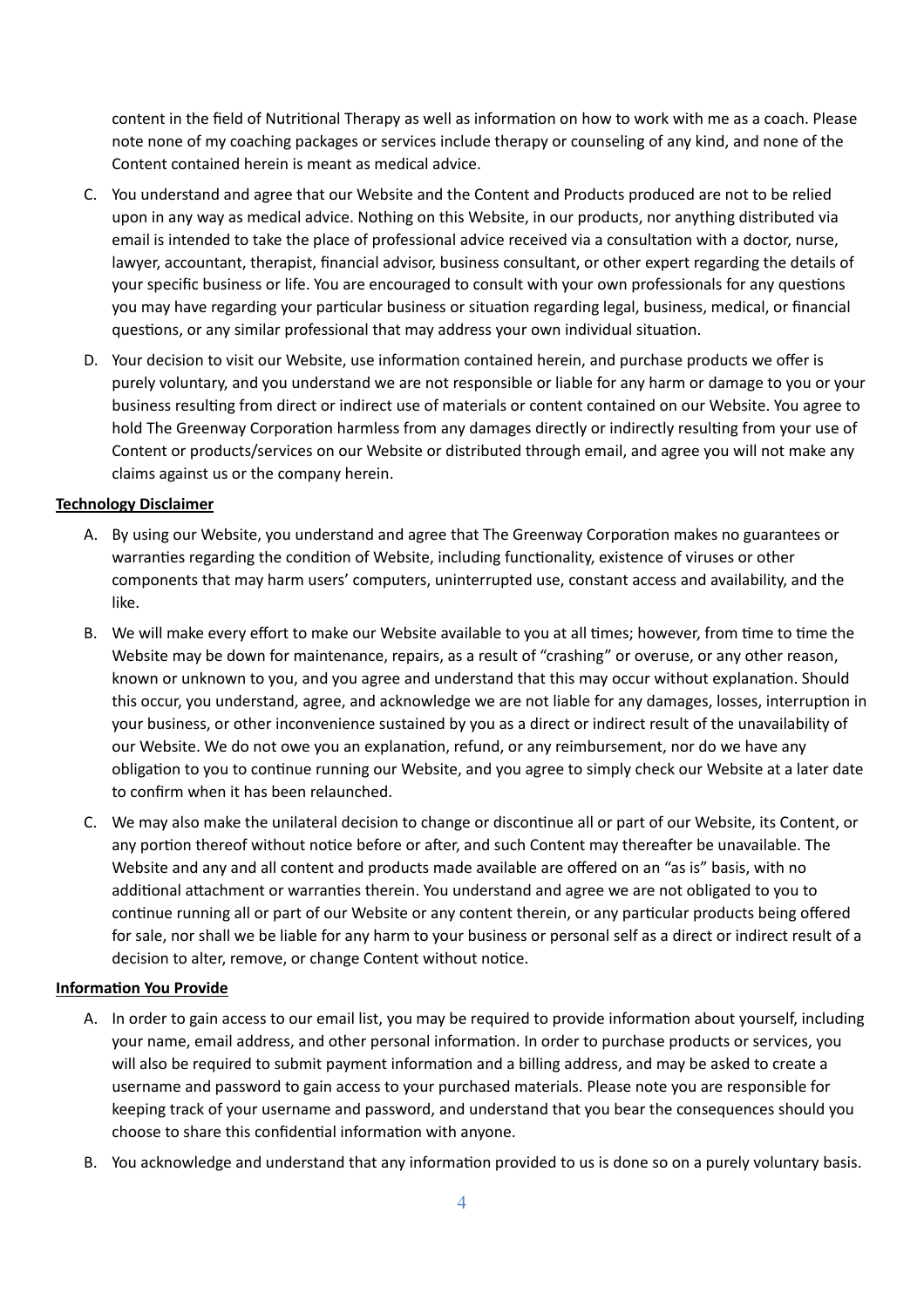By choosing to provide us with this information, you agree and represent that any information provided to us through the Website or a third-party payment processor will be accurate and current, and belong to you. You understand you may not hold yourself out as someone else or use anyone else's information, and agree to bear the consequences should you use anyone else's information as your own.

C. You also agree that you are to remain financially responsible for any purchases made through our Website by you, or by another person acting on your behalf, regardless of the information provided at checkout. Should information become available at a later date confirming you performed unauthorized use of a credit card or other payment information belonging to someone other than yourself, you understand and agree that you alone remain financially responsible for purchases made through our Website.

## **Online Purchases**

- A. You understand that should you elect to make a payment through our website, information obtained during your purchase, including name, address, credit card information, method of payment, billing information, and other personally identifiable information may be collected by us, as well as our payment processing company.
- B. You also understand and agree that any information provided by you is true and accurate, to be relied upon by us and our team in processing payment and delivering our products to you. Should your payment fail to process, we reserve the right to withhold the purchased product from you unless and until payment is properly rendered.
- C. **Limitations of Liability:** We will take reasonable precautions and measures to keep this information private. While we will attempt to monitor and resist any third party hacking or third party ability to gain access to confidential information held by us, you agree and understand we are not liable for any unauthorized access to or use of your information or property, regardless of negligence, failures, tort, breach of implied or express contract, or any other causes of action or legal theories of liability, even if such theories could have been foreseeable or preventable, or if we were made aware of such a possibility. Our limitations of liability extend to the fullest possible extent permitted by law, and in no event shall total liability exceed \$500 to any one person or collective plaintiffs.
- D. You also acknowledge and agree that we have no responsibility or liability for policies of third party payment processing companies we select and use to facilitate purchases through our Website. When you make a purchase on our Website, please note you may also be subject to the terms and conditions, policies, and/or guidelines of the payment processing company, in addition to ours. For more information, we encourage you to visit the website of the payment processing company, and read their policies and terms and conditions as well. You agree to release us as well as the payment processing company we choose from any damages you incur as a result of this process, and agree not to file or assert any claims against us or the payment processing company arising from your purchase of a product through our Website.

## **Indemnification**

- A. You agree at all times to defend, fully indemnify and hold The Greenway Corporation and any affiliates, agents, team members or other party associated with us from any causes of action, damages, losses, costs, expenses incurred as a result of your use of our Website or any products or services contained therein, as well as any third party claims of any kind (including attorney's fees) arising from your actions in relation to our Website or any breach by you of any such conditions outlined herein. Should we be required to defend ourselves in any action directly or indirectly involving you, or an action where we decide your participation or assistance would benefit our defense, you agree to participate and provide any evidence, documents, testimony, or other information deemed useful by us, free of charge.
- B. We will attempt to monitor any comments and posts made by third parties and users as often as possible.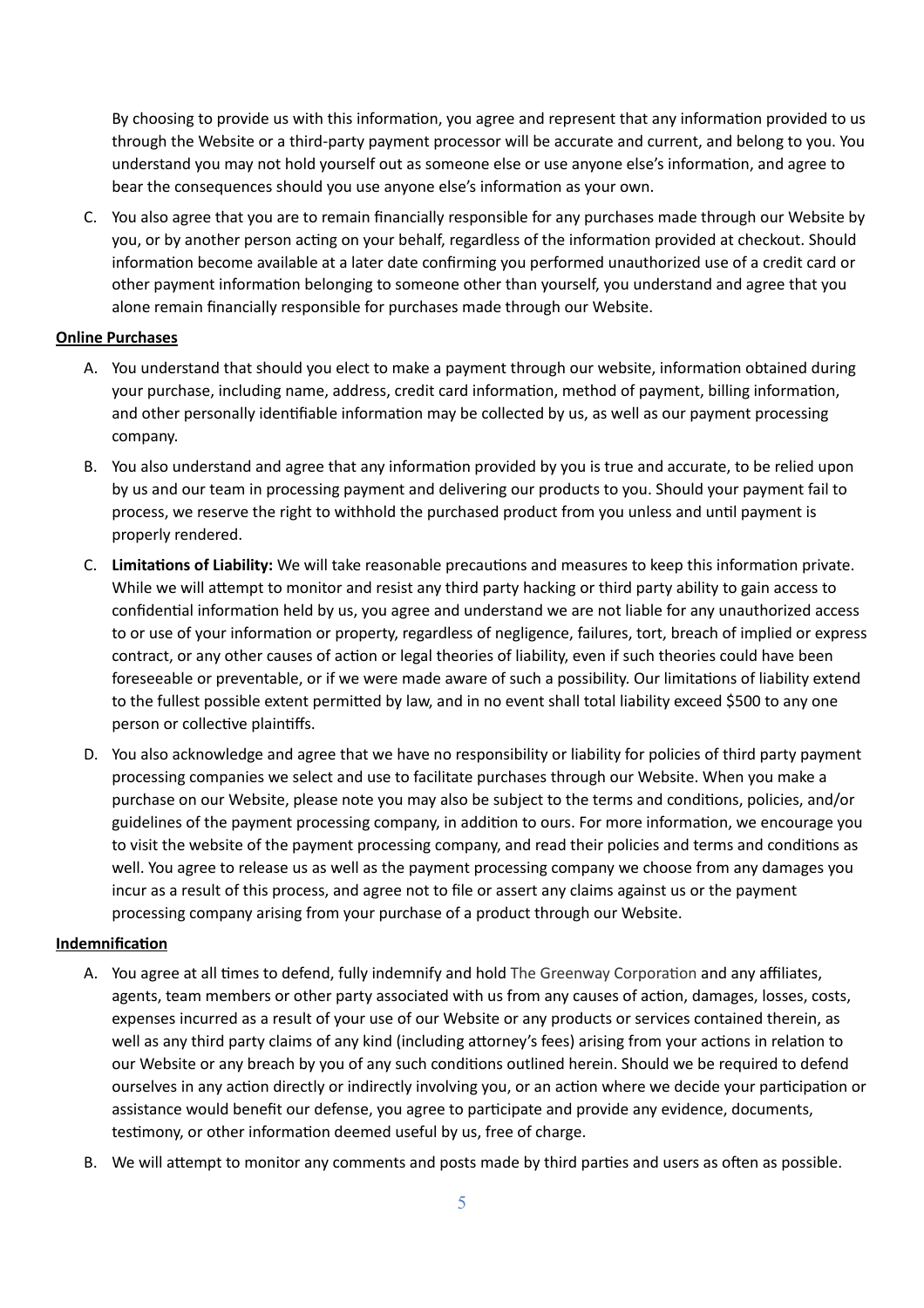Should you, as a user of our Website, see anything objectionable or offensive posted by a third party, you agree to (1) notify us of the material, and (2) agree not to take any action against us based upon the content posted by the third party. You understand we cannot be responsible for material posted by a user without our control, and agree to release us of any and all claims arising therefrom.

C. Should you choose to utilize information offered on our website, whether free or for purchase, you understand that we are not liable to any party, for any damages – whether direct, indirect, consequential, foreseeable, incidental or otherwise – stemming or perceived to stem from use of or reliance upon any information contained or found on our Website, or from products or services purchased therefrom. You also understand and agree that we are not liable for any damages incurring as a result of your reliance or use of information on our Website written by a third party, whether endorsed or not by us, and you agree to release us from any and all claims stemming from, or perceived to stem from, reliance on information contained on our Website.

# **Limitation of Liability**

- A. You understand and agree that the information offered via Website is general information that may not be suitable for all persons, businesses, locations, countries, or persons in specific situations. You understand that your decision to use any information or purchase any products or services offered on our Website is purely voluntary. Should you choose to purchase products or services via our Website, you understand and agree that we may not know your personal and specific situation in full, and have no way of knowing of a program's specific applicability to your life or business. You agree and understand you will hold us harmless from any direct or indirect, perceived or actual damages or harm to your person or business as a result of choosing to utilize information found on or purchased from our Website. We are not responsible for any result stemming from your decision to use information provided by us, nor are we responsible for your mental or physical health, income, finances, earnings, business, clientele, client base, or any other result, and you agree we are not liable for any such damages or losses incurring therefrom.
- B. You understand and agree that The Greenway Corporation is not to be held liable for any type of direct or indirect damages arising out of your use of our Website, any information contained herein, any injuries sustained or medical ailments that arose as a direct or indirect cause of implementing information found on Website, or any products or services purchased therefrom, including but not limited to general, specific, incidental, consequential, punitive, or special damages. You also agree that we are not liable or responsible in any way for any loss incurred by you or your business, including revenues, clients, business, goodwill, income, anticipated income, predicted income, sales numbers, loss of a sale, data, nor any computer failure, computer virus obtained by use of our Website, technical glitch or failure, defect or delay, or any other similar issue. You agree that your decision to use our Website is wholly at your own risk and voluntarily chosen by you, and any ramifications resulting therefrom are yours alone.
- C. You also understand and agree that we make no warranties, express or implied, and hereby renounce any such warranties, guarantees, or representations with respect to any portion of our Website, the content herein, content distributed through email lists, social media, via webinars, or that which is made available through purchase via our membership site. By use of the Website, you agree and understand that use of content and information found herein is to be used at your own risk, with no guarantees, representations, or warranties regarding fitness for particular purpose, accuracy, or otherwise.

## **Release of Claims**

A. You also agree that under no circumstances will we be liable to any party for any type of damages resulting or claiming to result from any use of or reliance on our Website or any information or Content found therein, and you hereby release us from any and all claims whether known now or discovered in the future.

## **Termination**